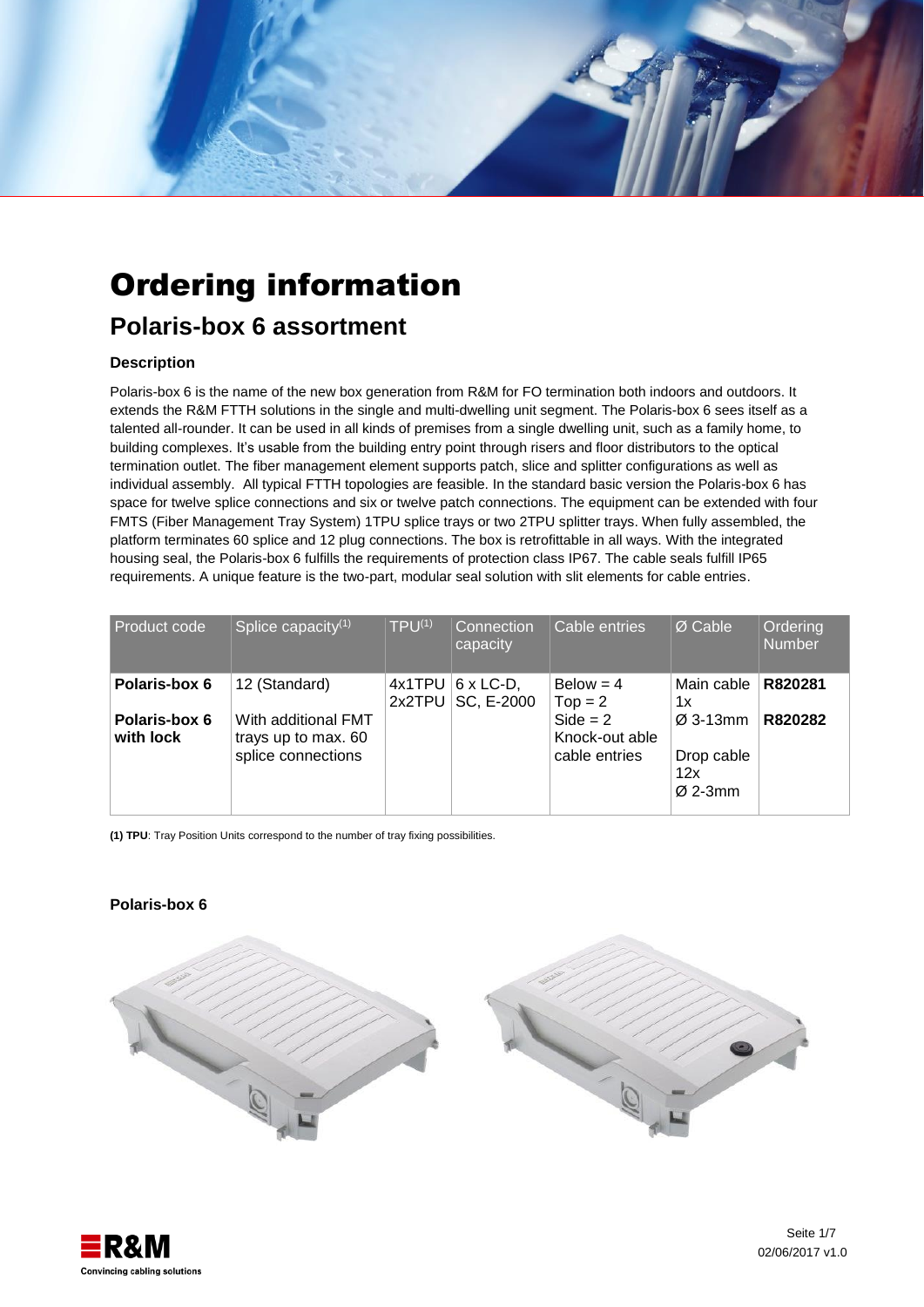#### **Scope of Delivery**

- 1. Polaris-box 6 (housing)
	- a. with lock
	- b. without lock
- 2. Cable entry's knock out solution
	- a. 4 below
	- b. 2 above
	- c. 2 side
- 3. Fiber management
	- a. 1 position for 12-fiber splice holder
	- b. 1 Splitter fixation position
	- c. 2 fibers storage
	- d. Fixation solution for 4 x 1TPU Splice trays
	- e. Integrated adapter field for up to 6 SC, LC-D, E-2000
- 4. Cable strain relive below/side
	- a. 4 strain relive for cables and tubes
	- b. 2 strain relive position for 4 x CM (central strain member)
	- c. 4 strain relive for cable yarn
	- d. 2 strain relive for cable from the side
- 5. Cable strain relive top
	- a. 2 strain relive for cables and tubes
	- b. 1 strain relive for cable yarn
- 6. 10 cable ties, small
- 7. Laser sign, small
- 8. Installation manual

#### **Assortment overview**





 $\circled{0}$ 

 $\circledS$ 

 $\circledcirc$ 

 $\circledcirc$ 

 $\circledS$ 

 $\circledcirc$ 

 $\circledcirc$ 

A

 $\bigcirc$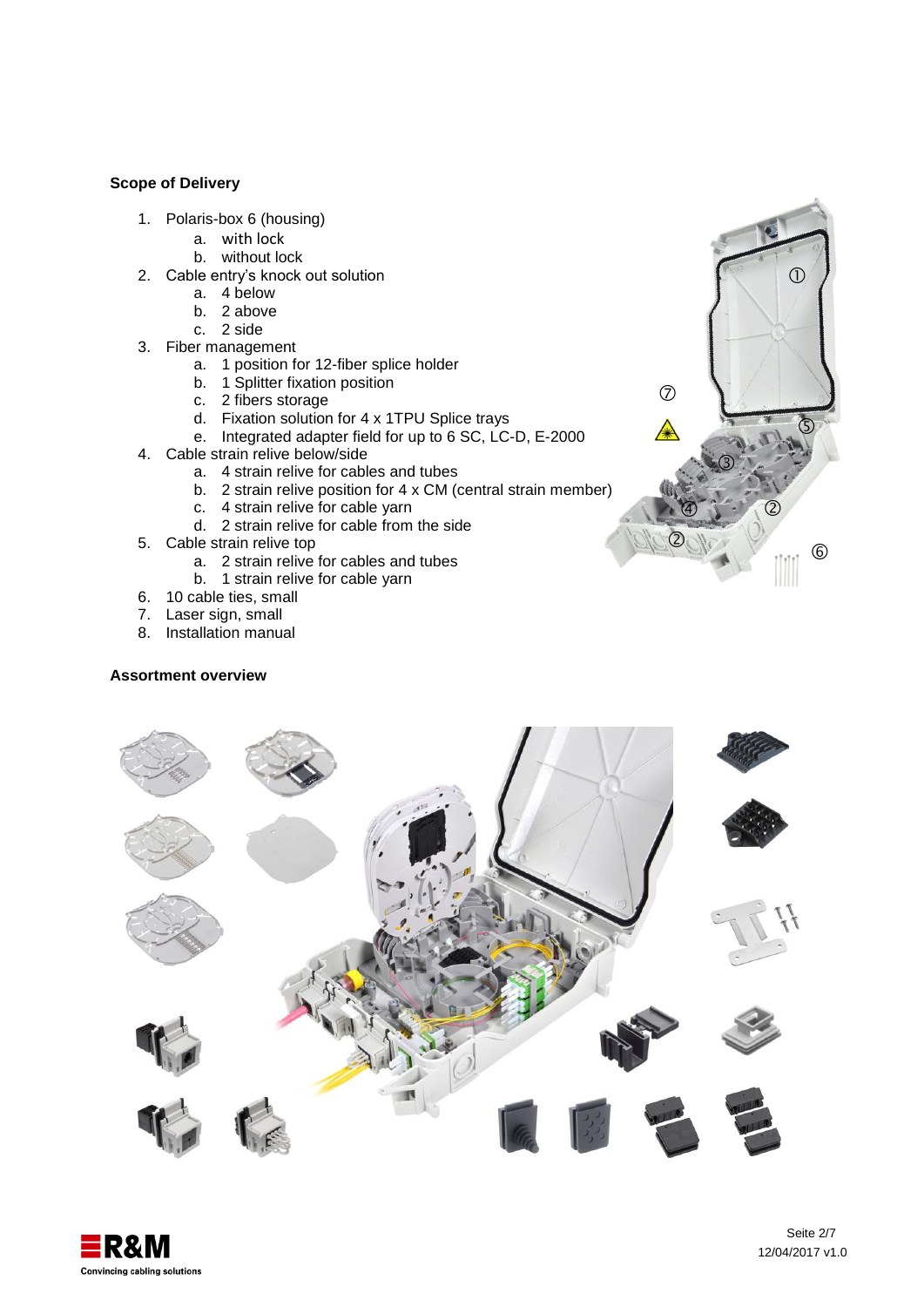| <b>Polaris</b><br><b>Cable sealing</b><br>elements<br>description                                                         | <b>Pictures</b> | IP<br>below | IP<br>top        | IP<br>side  | amount<br>cables<br>Ø<br>$2-3mm$ | amount<br>cables<br>Ø<br>$3-9mm$ | amount<br>cables<br>Ø<br>$9-13mm$ |
|---------------------------------------------------------------------------------------------------------------------------|-----------------|-------------|------------------|-------------|----------------------------------|----------------------------------|-----------------------------------|
| Cable entry IP65<br>(housing) Modular<br>Sealing element<br>$1 \times \emptyset$ 3mm-9mm<br>$1 \times \emptyset$ 9mm-13mm |                 | <b>IP65</b> | IP <sub>65</sub> | <b>IP65</b> |                                  | 1                                | 1                                 |
| Cable entry IP65<br>(housing) Modular<br>Sealing element<br>3-layers<br>12 x Ø 2mm-3mm                                    |                 | <b>IP65</b> | IP <sub>65</sub> | <b>IP65</b> | 12                               |                                  |                                   |
| Cable entry IP54<br><b>Basic</b><br>Sealing element<br>1-layer (step solution)<br>1 x Ø 3mm-13mm                          |                 | <b>IP54</b> | <b>IP54</b>      | <b>IP54</b> |                                  | $\mathbf{1}$                     | 1                                 |
| Cable entry IP54<br><b>Basic</b><br>Sealing element<br>3-layers<br>12 x Ø 2mm-2.8mm                                       |                 | <b>IP54</b> | <b>IP54</b>      | <b>IP54</b> | 12                               |                                  |                                   |
| Cable entry IP54<br><b>Basic</b><br>Sealing element<br>1-layer<br>8 x Ø 5mm                                               |                 | <b>IP54</b> | <b>IP54</b>      | <b>IP54</b> |                                  | 8                                |                                   |
| Cable entry IP54<br><b>Basic</b><br>Sealing element<br>2-layers<br>$3 \times \emptyset$ 7mm<br>4 x Ø 2mm-2.7mm            |                 | <b>IP54</b> | <b>IP54</b>      | <b>IP54</b> | $\overline{4}$                   | 3                                |                                   |
| <b>Collocation insert</b><br><b>Basic</b><br>Sealing element<br>1-layer<br>U-shape with cover                             |                 | <b>IP20</b> | <b>IP20</b>      | <b>IP55</b> | $2/3$ mm<br>60/30                | 5mm<br>12                        | 10mm<br>$\overline{2}$            |
| Adapter entry<br>No sealing<br>1-layer<br>Usable for 2 x SC,<br>LC-D, E-2000<br>adapters                                  |                 | <b>IP20</b> | <b>IP20</b>      | <b>IP20</b> |                                  |                                  |                                   |

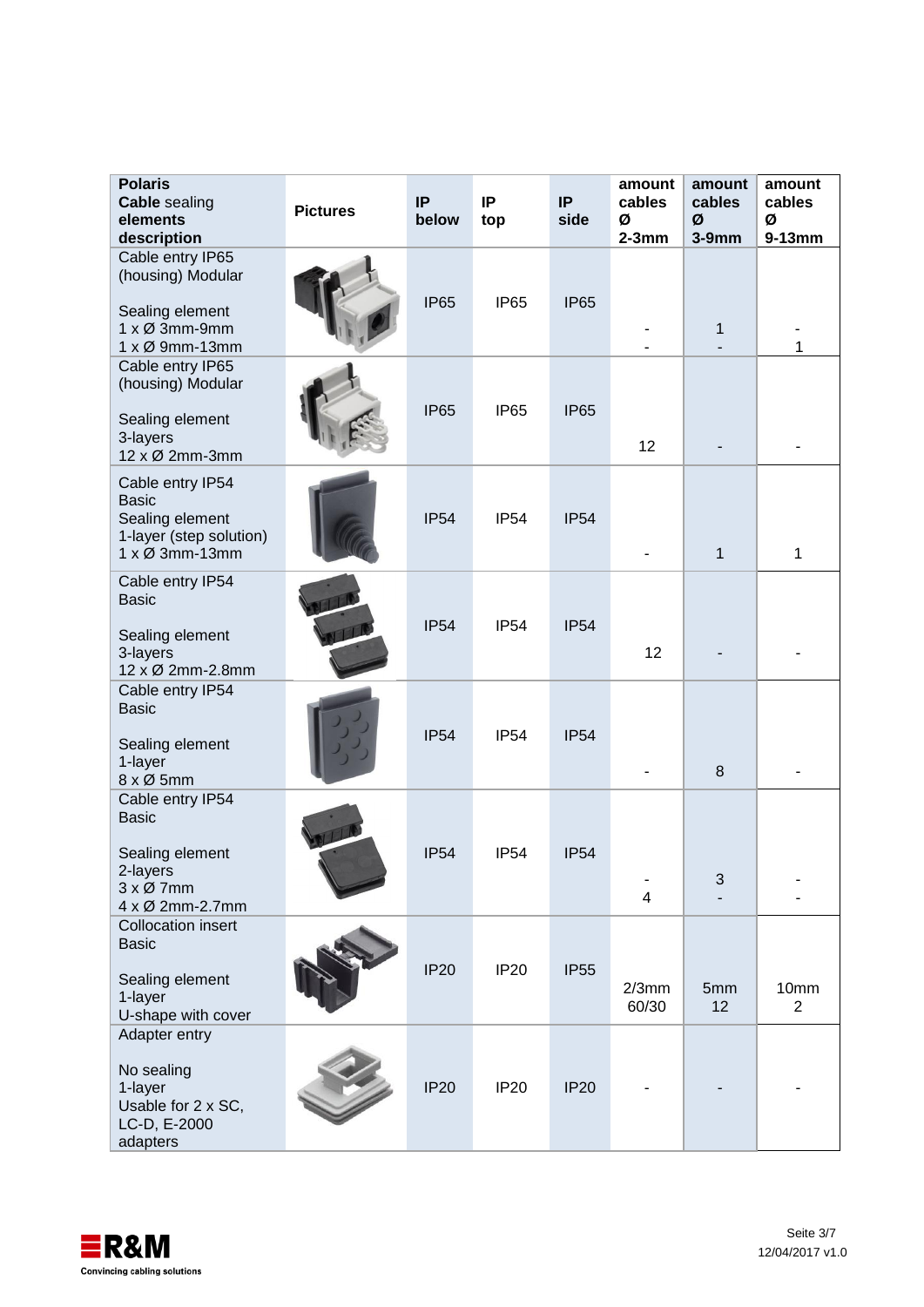**Important:** The Polaris-box 6 housing can reach a max. housing protection up to IP65 if the right sealing element will be used.

The basic Polaris-box 6 will be always delivered with closed knock-out able cable entries.

The desired cable entry can be broken out and optionally assembled with the needed cable sealing elements from the list. The IP protection falls down to the protection class according to the listed overview from above.

### **Cable sealing elements**

| Description                                                                                                                                                                                                                                                                                     | R&M No. |
|-------------------------------------------------------------------------------------------------------------------------------------------------------------------------------------------------------------------------------------------------------------------------------------------------|---------|
| Polaris cable entry IP65 Ø 3mm - 9mm<br>Cable sealing element for mounting into the knock-out able<br>cable entries on the Polaris-box 6 housing<br>PU: 1 pcs.<br>1 x Housing two body piece<br>1 x Sealing element Ø 3mm - 9mm                                                                 | R820283 |
| Polaris cable entry IP65 Ø 9mm - 13mm<br>Cable sealing element for mounting into the knock-out able<br>cable entries on the Polaris-box 6 housing<br>PU: 1 pcs.<br>1 x Housing two body piece<br>1 x Sealing element Ø 9mm - 13mm                                                               | R820284 |
| Polaris cable entry IP65 12 x Ø 2mm - 3mm<br>Cable sealing element for mounting into the knock-out able<br>cable entries on the Polaris-box 6 housing<br>PU: 1 pcs.<br>1 x Housing two body piece<br>3 x Sealing elements for 4 x Ø 2mm - 3mm<br>3 x Strain relive 3-layers for 4 x Ø 2mm - 3mm | R820286 |
| Polaris cable entry IP65 Ø 3mm - 13mm<br>Cable sealing element for mounting into the knock-out able<br>cable entries on the Polaris-box 6 housing<br>PU: 1 pcs.<br>1 x Sealing element with step solution Ø 3mm - 13mm                                                                          | R820285 |
| Polaris cable entry IP54 12 x Ø 2mm - 2.7mm<br>Cable sealing element for mounting into the knock-out able<br>cable entries on the Polaris-box 6 housing<br>PU: 1 pcs.<br>3 x Sealing elements for 4 x Ø 2mm - 2.7mm                                                                             | R820287 |
| Polaris cable entry IP54 8 x Ø 5mm<br>Cable sealing element for mounting into the knock-out able<br>cable entries on the Polaris-box 6 housing<br>PU: 1 pcs.<br>1 x Sealing element for 8 x Ø 5mm                                                                                               | R820288 |
| Polaris cable entry IP54 4 x Ø 2mm - 2.7mm, 3 x Ø 7mm<br>Cable sealing element for mounting into the knock-out able<br>cable entries on the Polaris-box 6 housing<br>PU: 16 pcs.<br>1 x Sealing element for 4 x Ø 2mm - 2.7mm<br>1 x Sealing element for 3 x Ø 7mm                              | R820289 |

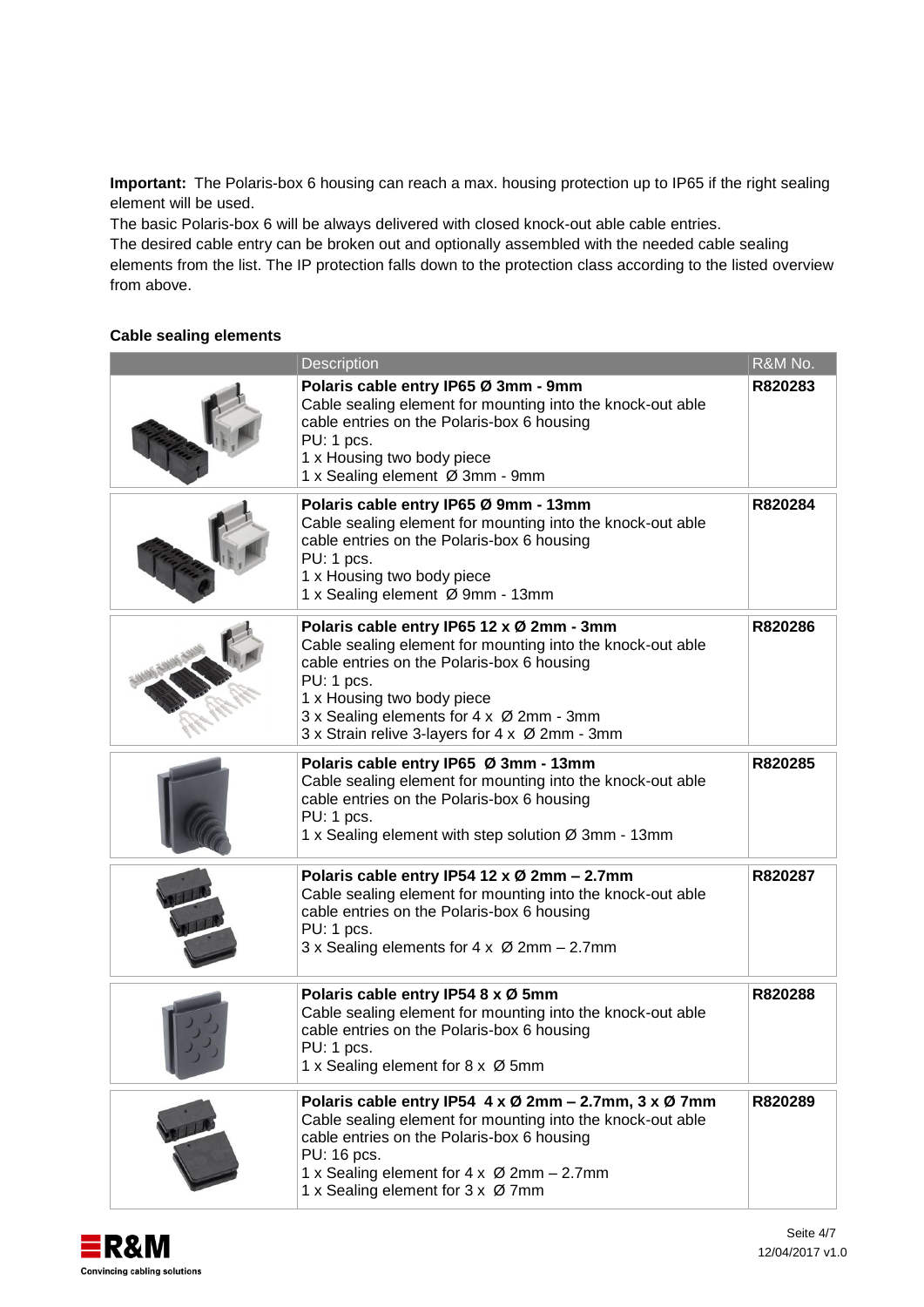### **Cable entry option**

| <b>Description</b>                                                                                                                                                                                               | R&M No. |
|------------------------------------------------------------------------------------------------------------------------------------------------------------------------------------------------------------------|---------|
| <b>Polaris collocation insert IP55</b><br>Collocation bridge for mounting into the knock-out able side<br>cable entries to connect two boxes each other<br>PU: 1 pcs.<br>1 x U-shape frame with integrated cover | R820290 |
| Polaris adapter entry for SC/LC/E-2000<br>Adapter insert for mounting into the knock-out able cable<br>entries. Mounting of 2 x flange less adapter LC-D, SC or E-2000<br>PU: 1 pcs.<br>1 x Adapter insert       | R820291 |

### **FMTS Splice Tray System**

| <b>Description</b>                                                                                                                                                                                                                                 |             | $TPU^{(1)}$ R&M No. |
|----------------------------------------------------------------------------------------------------------------------------------------------------------------------------------------------------------------------------------------------------|-------------|---------------------|
| FMTS Splice Tray 4HS/4ANT, gray<br>FMTS-HS4/ANT4-1TPU-GY<br>FMTS splice tray for 4 heat shrink splice protectors<br>(Ø2.3 - 2.7mm) or 4 sandwich splice protectors (ANT)<br>PU: 12 pcs.                                                            | 1           | R820094             |
| <b>FMTS Splice Tray 12HS, gray</b><br>FMTS-HS12-1TPU-GY<br>FMTS splice tray for 12 heat shrink splice protectors<br>$(Ø2.3 - 2.7mm)$<br>PU: 12 pcs.                                                                                                | 1           | R820095             |
| FMTS Splice Tray 12ANT, gray<br>FMTS-ANT12-1TPU-GY<br>FMTS splice tray for 12 sandwich splice protectors<br>(ANT)<br>PU: 12 pcs.                                                                                                                   | 1           | R820096             |
| <b>FMTS Splice Tray Splitter, gray</b><br>FMTS-SPLIT-2TPU-GY<br>FMTS splice tray for splitter max. 2:32 (60x16x7) incl.<br>splice holder for 2 heat shrink splice protectors<br>(Ø2.3 - 2.7mm) or 2 sandwich splice protectors (ANT)<br>PU: 6 pcs. | $\mathbf 2$ | R820097             |
| <b>FMTS Splice Tray Cover, gray</b><br><b>FMTS-COVER-GY</b><br>FMTS splice tray cover<br>PU: 12 pcs.                                                                                                                                               |             | R820098             |

(1) TPU: Tray Position Units correspond to the number of tray fixing possibilities.

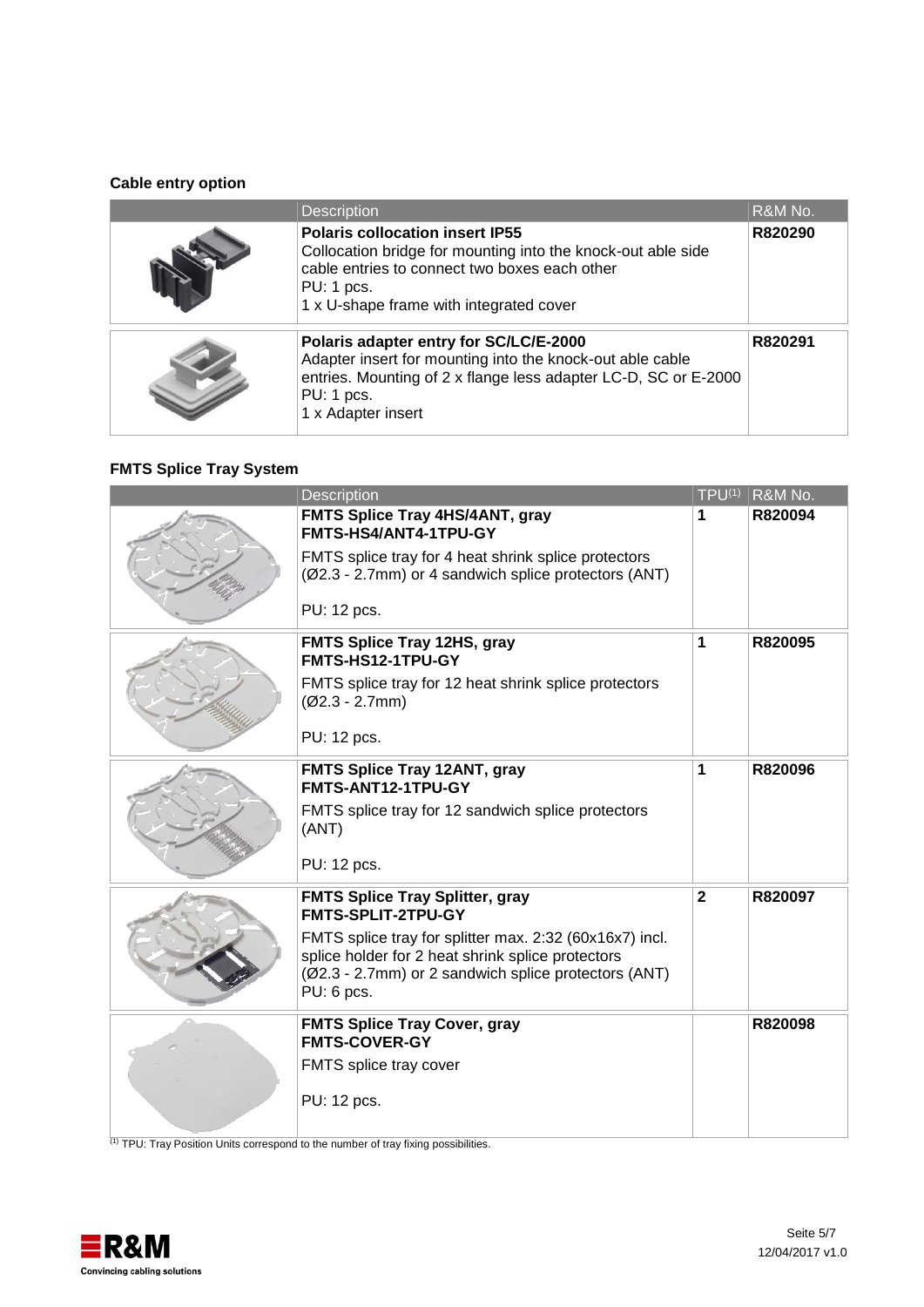### **Accessories FMTS Splice Tray System**

|                                                                                                                                                                                                                                      | <b>Description</b>                                                                                                                                                                                                                                                                                                                                                                                                                                                                                                               | R&M No.                                                                                                    |
|--------------------------------------------------------------------------------------------------------------------------------------------------------------------------------------------------------------------------------------|----------------------------------------------------------------------------------------------------------------------------------------------------------------------------------------------------------------------------------------------------------------------------------------------------------------------------------------------------------------------------------------------------------------------------------------------------------------------------------------------------------------------------------|------------------------------------------------------------------------------------------------------------|
|                                                                                                                                                                                                                                      | <b>FMTS Labeling Sheet A4</b><br><b>FMTS-LABEL-A4</b><br>FMTS label-sheet in A4 format, 35 labels per sheet<br>PU: 10 pcs.                                                                                                                                                                                                                                                                                                                                                                                                       | R830928                                                                                                    |
| <u>Delle Charles Contained and the Contained States and the Contained States and the Contained States and the Contained States and the Contained States and the Contained States and the Contained States and the Contained Stat</u> | Marker Clips "0", White, D2.3-3.0mm<br>Marker Clips "1", White, D2.3-3.0mm<br>Marker Clips "2", White, D2.3-3.0mm<br>Marker Clips "3", White, D2.3-3.0mm<br>Marker Clips "4", White, D2.3-3.0mm<br>Marker Clips "5", White, D2.3-3.0mm<br>Marker Clips "6", White, D2.3-3.0mm<br>Marker Clips "7", White, D2.3-3.0mm<br>Marker Clips "8", White, D2.3-3.0mm<br>Marker Clips "9", White, D2.3-3.0mm<br>Numbering clips for marking the FMTS splice trays or loose<br>tubes $(2.3 - 3.0$ mm)<br>PU: 10 strips (30 clips per strip) | R813861<br>R813862<br>R813863<br>R813864<br>R813865<br>R813866<br>R813867<br>R813868<br>R815258<br>R815259 |
|                                                                                                                                                                                                                                      | Marker Clip Set "0-9", White, D2.3-3.0mm                                                                                                                                                                                                                                                                                                                                                                                                                                                                                         | R830929                                                                                                    |
| ,,,,,,,,,,,,,,,,,,,,,,,,,,,,<br>,,,,,,,,,,,,,,,,,,,,,,,,,,,<br>,,,,,,,,,,,,,,,,,,,,,,,,,,,,,,,<br>,,,,,,,,,,,,,,,,,,,,,,,,,,,,,,,                                                                                                    | Numbering clip set for marking FMTS splice trays or loose tubes<br>$(2.3 - 3.0$ mm $)$<br>Content: 2x "1" / 2x "2" / 1x "3"-"9" / 1x "0"<br>PU: 1 set (12 strips)                                                                                                                                                                                                                                                                                                                                                                |                                                                                                            |
|                                                                                                                                                                                                                                      | Marker Clips Red, D2.3-3.0mm<br>Marker Clips Green, D2.3-3.0mm<br>Marker Clips Yellow, D2.3-3.0mm<br>Marker Clips Blue, D2.3-3.0mm<br>Clip for marking FMTS splice trays for loose tubes (2.3 - 3.0mm)<br>PU: 10 strips (30 clips per strip)                                                                                                                                                                                                                                                                                     | R815260<br>R815261<br>R815262<br>R815263                                                                   |

### **More accessories**

| <b>Description</b>                                                                           | R&M No. |
|----------------------------------------------------------------------------------------------|---------|
| Polaris pole mounting kit                                                                    | R820292 |
| Pole mounting kit for an easy mounting of the Polaris-box 6 on a<br>pole with Ø 60mm-Ø 250mm |         |
| PU: 1 Set                                                                                    |         |
| 1x Mounting plate<br>4x Screws                                                               |         |